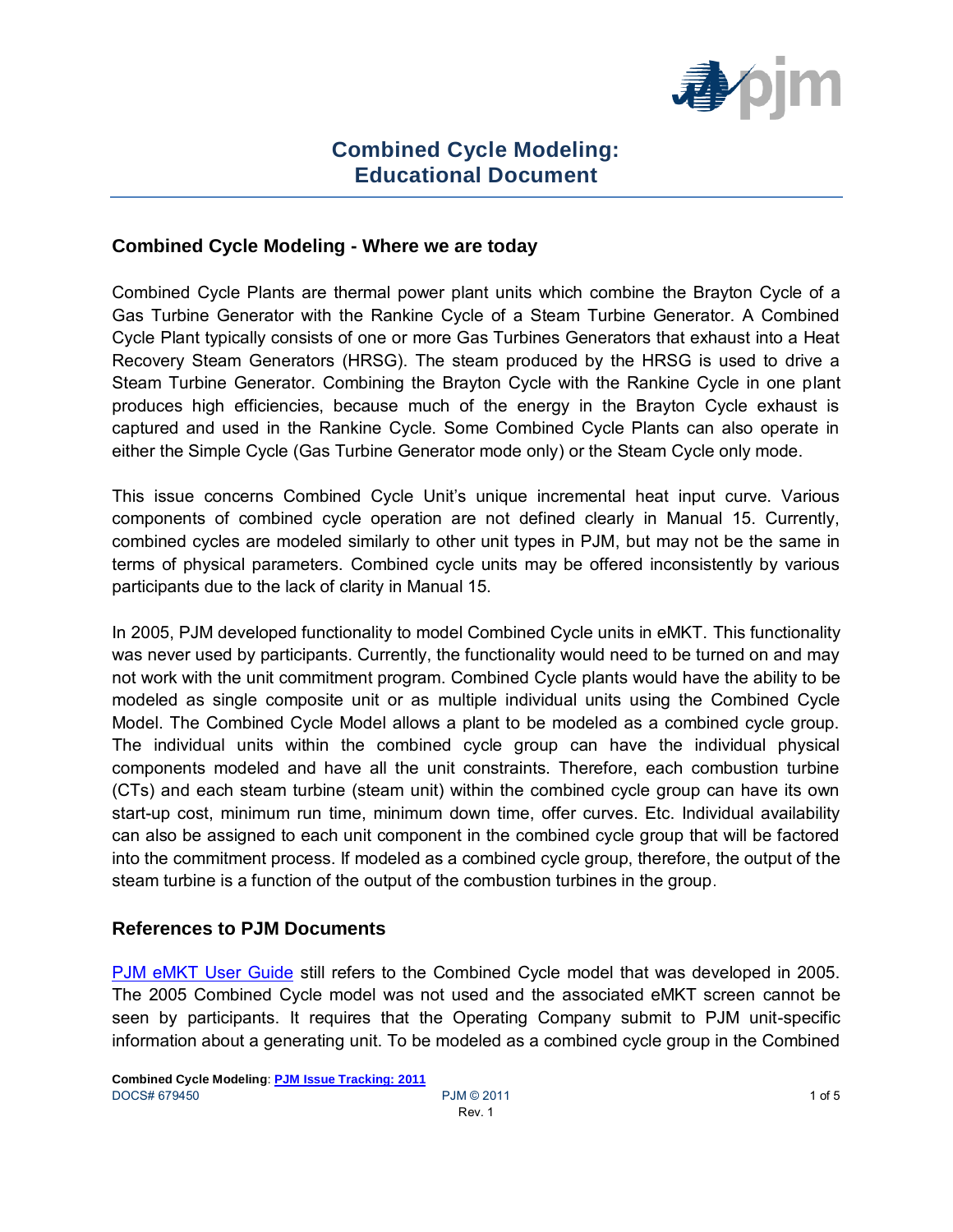

# **Combined Cycle Modeling: Educational Document**

Cycle Model, the Primary Unit Characteristics of the unit must be changed to identify the unit as group. Unit modeling changes in the PJM eMKT system (unit type, aggregation level, for example), not including changes based on physical changes at the plant, can be made at the beginning of each quarter.

Once designated as a combined cycle group, participant may submit offers and unit parameters for each unit within the group. A participant can also indicate if a unit should be modeled for simple cycle operation. There is also an optional field that enforces a minimum time between startups for all combustion turbines in the combined cycle group.<sup>1</sup>

[Operating Agreement of PJM Interconnection \(OA\)](http://www.pjm.com/documents/~/media/documents/agreements/oa-614.ashx) does not mention "Combined Cycle Modeling".

The [Open Access Transmission Tariff \(OATT\)](http://pjm.com/documents/~/media/documents/agreements/tariff-614.ashx) does not mention "Combined Cycle Modeling".

### **Other RTOs**

ERCOT applies the following rules specifically to Combined Cycle Power Plant<sup>2</sup>:

- 1. Verifiable Costs will only be verified for CCP configurations that are registered with ERCOT. If a Filing Entity wishes to submit Verifiable Cost data for a CCP configuration, the Filing Entity must submit costs for all units that make up that registered configuration.
- 2. If the Resource includes "Alternate" Units in its Resource Registration, for the purpose of determining verifiable costs for the registered configuration, ERCOT will create a composite unit by averaging the verifiable cost data of the non-Alternate Unit(s) with the verifiable cost data of the Alternate unit(s). To determine the composite unit ERCOT will weigh the data from the units using the respective HSL ratings of the units. See Equation 3 of Appendix 5 for a description of the equation used by ERCOT to determine the composite unit.
- 3. Filing Entities submitting Verifiable Cost data for startup or operation at LSL must submit fuel and O&M data for each configuration that has been registered. Filing